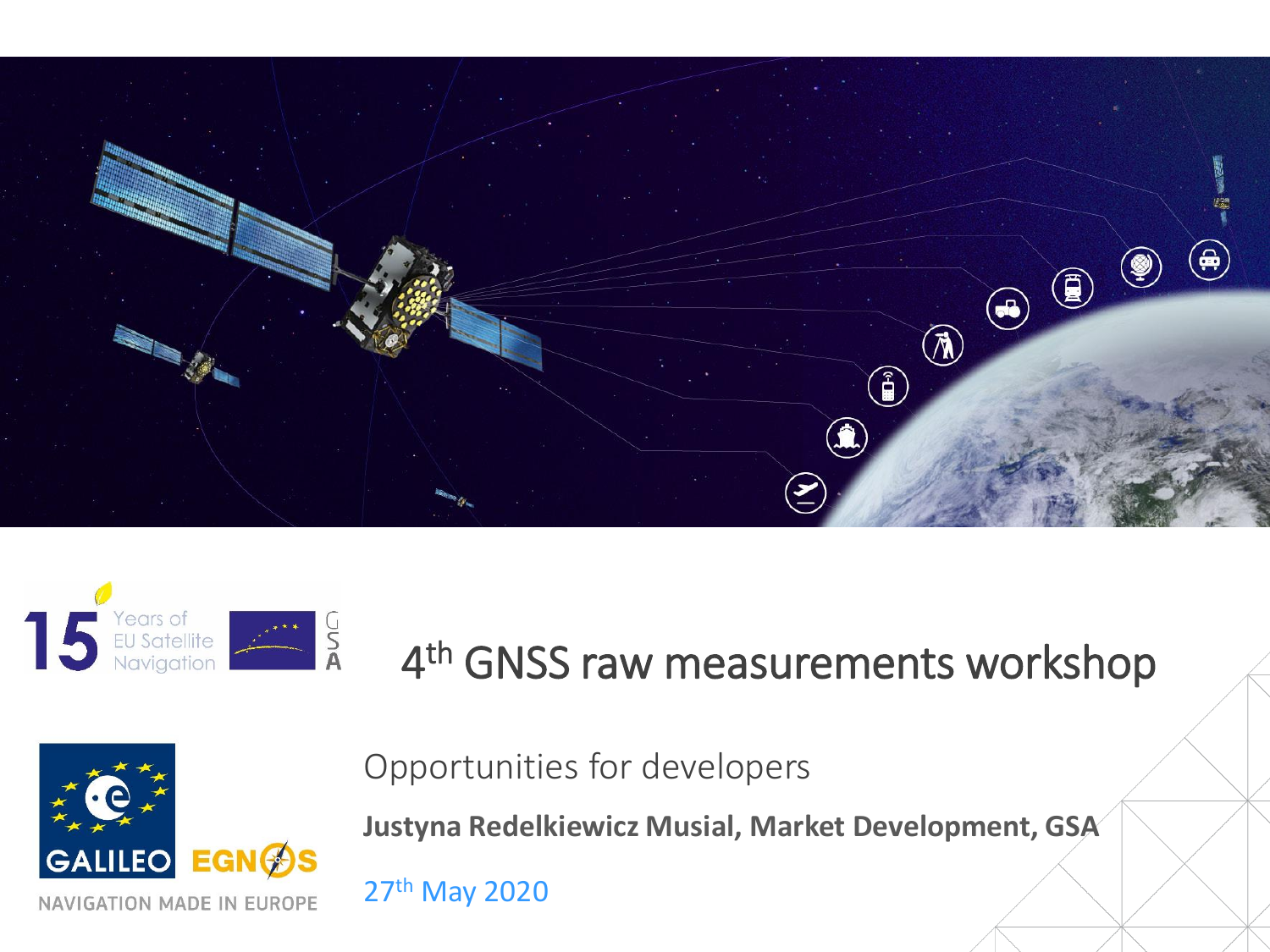#### What are the benefits/ main uses of GNSS raw measurements?



Educational/Testing scientific Raw measurements can also be As the observations are provided used to compare solution from in a much more coarse form they single constellations, eliminate **Four main**  can be used for testing hardware specific satellites or test for worst **features**  and software solutions and for scenario performance**are**  new post processing algorithms **enabled**  Integrity/Robustness Increased accuracy **by GNSS raw measurements** Access to raw measurements, will offer new ways to detect RF interferences and to locate the once restricted to professional interference source by GNSS receivers (e.g. RTK, PPP) combining the measurements that are able to improve the from multiple devices

Raw measurements allow to use advanced positioning techniques position accuracy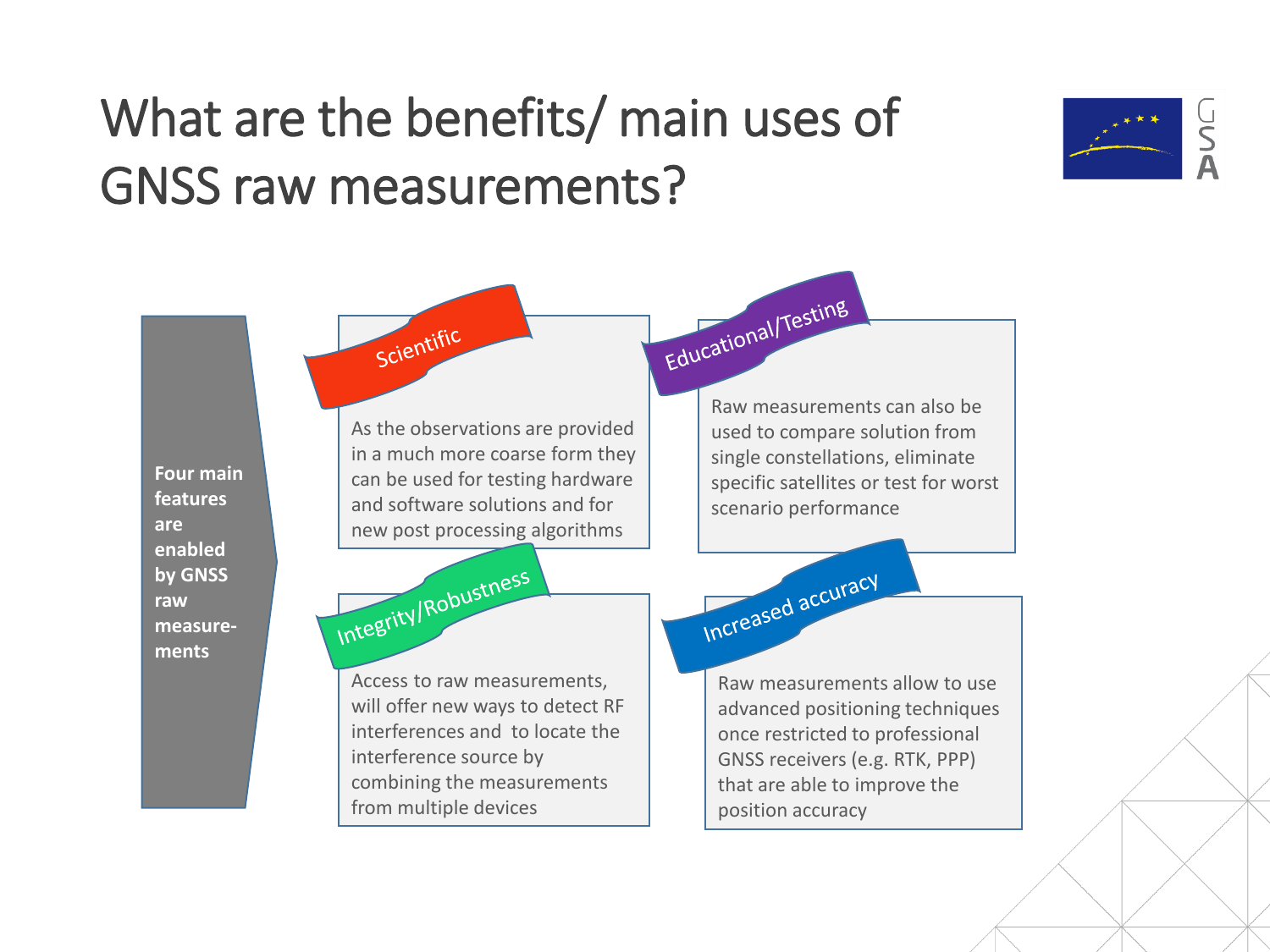#### MyGalileoApp competition encouraged Galileo raw data use in smartphones apps



**The GSA's MyGalileoApp Competition challenged developers to design, develop, test and commercially launch a mobile application that provides a position and/or time fix using a Galileo-enabled smartphone**



o-,

• First prize went to **ARGEO**, a mobile app based on augmented reality that allows users to discover content such as prizes, coupons and shopping cards geo-located around the streets of a city



• Second prize, went to the **Tractor Navigator** app, which provides guidance for farmers driving tractors, enabling them to visualize their position and trajectory in an open field



• The third prize went to **Ready Park**, an app that makes parking easier by pairing drivers leaving a spot with users looking for one

3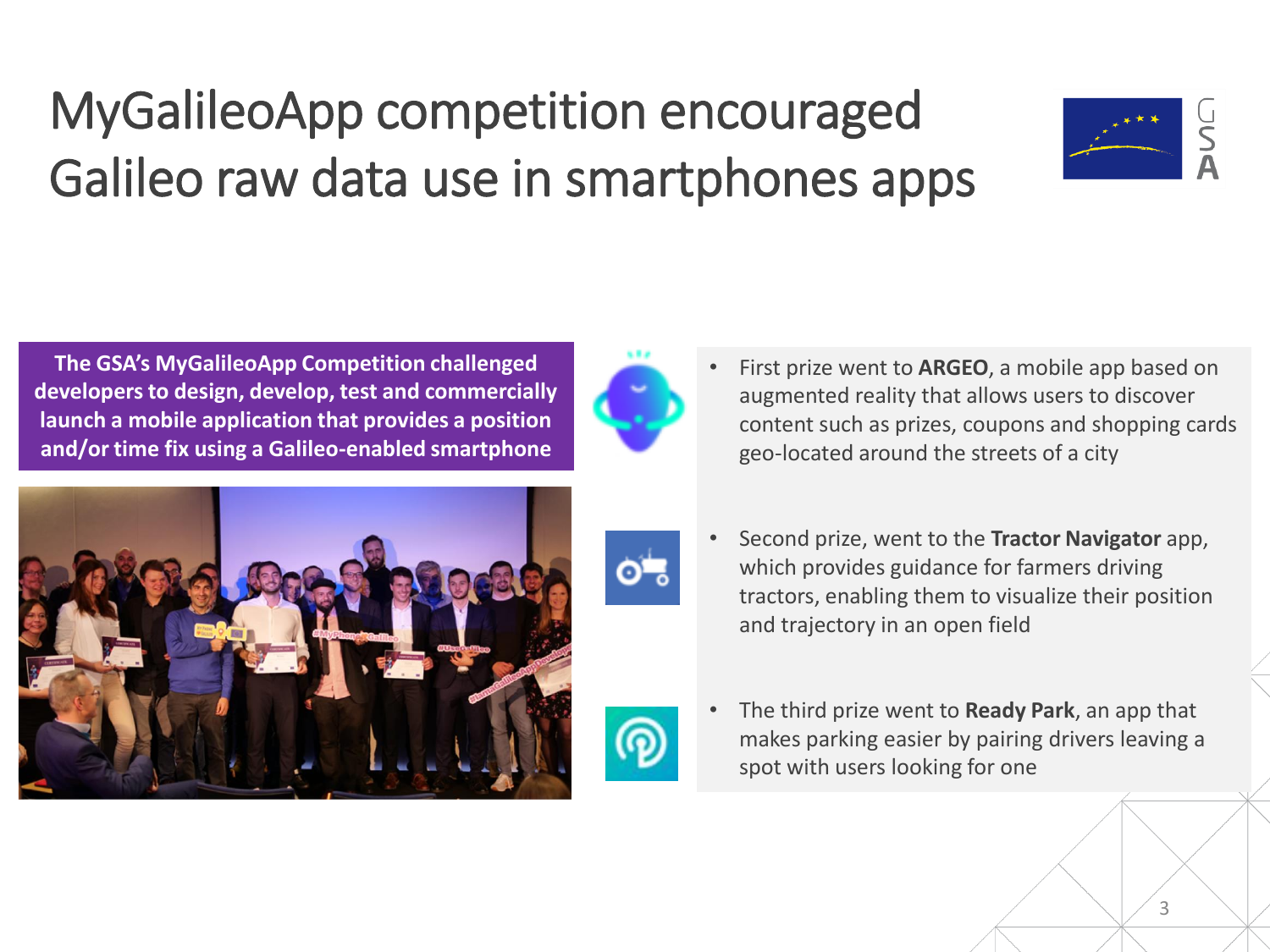## Some of the 10 finalists were making use of GNSS raw data



4



**Argeo:** Allows users to discover content such as prizes, coupons and shopping cards geolocated around the streets of a city



**Arstory:** A tool to leave digital traces at real locations and share them with friends and followers



**GalileoNaut:** A navigation solution to help sailors to navigate inside a port or marina providing a link to the harbour office



**LetMeOut:** A navigation solution tailored for people with autism



**PanPan:** A safety solution for potentially dangerous activities that may leave users in need of assistance



**ReadyPark:** Parking solution which pairs drivers leaving a spot with users looking for one



**Tractor Navigator:** A guidance tool for farmers driving tractors, enabling them to visualise trajectories in an open field



**Trukatu:** C2C platform that connects people who wants to rent or lease items with owners of items to rent out



**uMaze:** App that enables the creation of mazes in specific outdoor areas in which users can play



**Wander:** App that combines a virtual environment with game-related physical experiences in the real world

**Using GNSS raw data**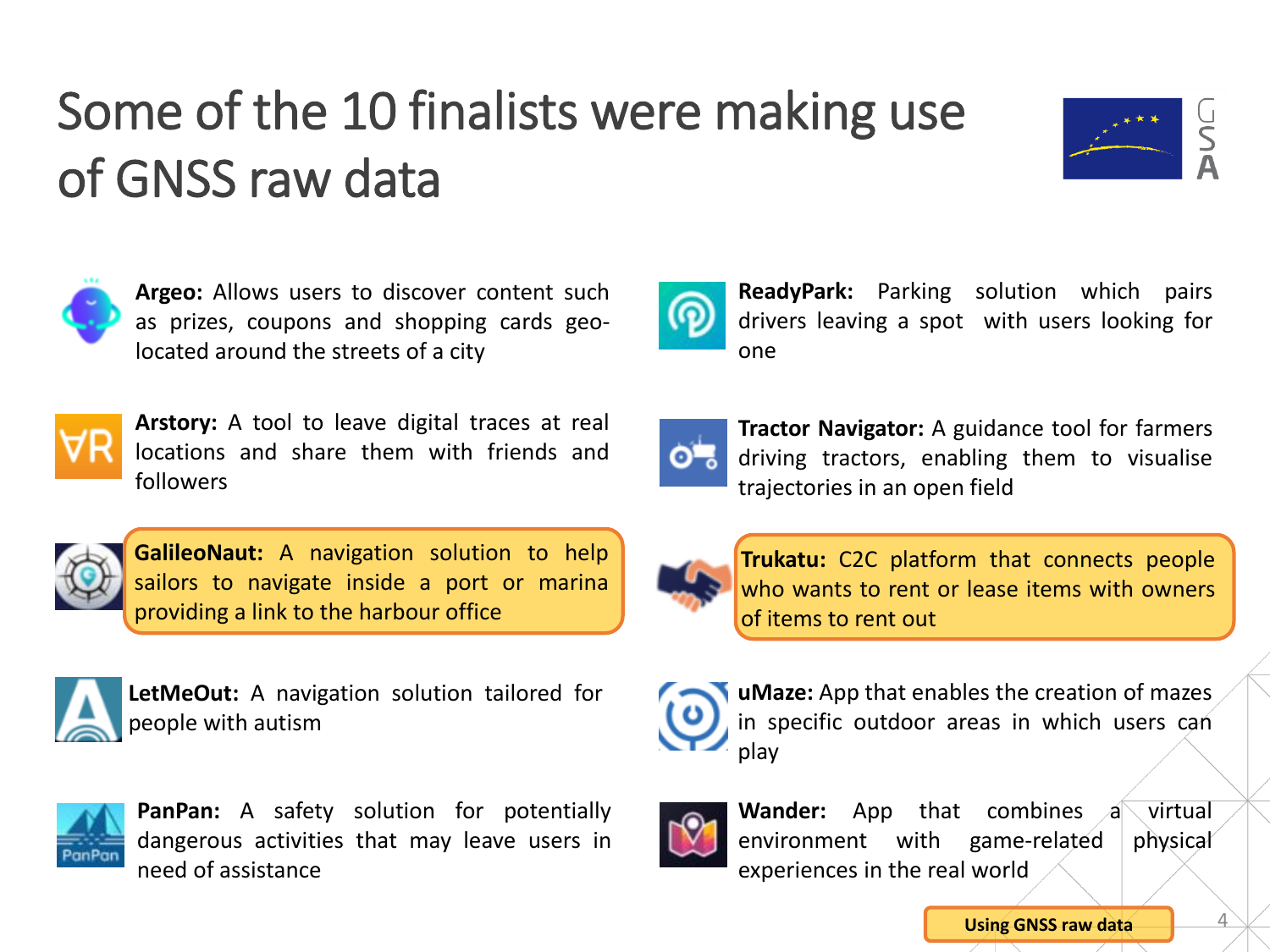## Android GNSS Raw Measurements help to verify location

- Faking location on Android device is common
- Thanks to Android GNSS Raw Measurements it is possible to verify if someone is faking position at application level
- The location from chipset is sent to a server and compared with GNSS raw data in order to verify the location





Lexa Nástroje



• GSA partnered with Verified Location Challenge at FLAMINGO hackathon March, 2020

ClaimR team won the 1200 $\epsilon$  prize with the proposal of an authentication service serving multiple markets





Fake GPS location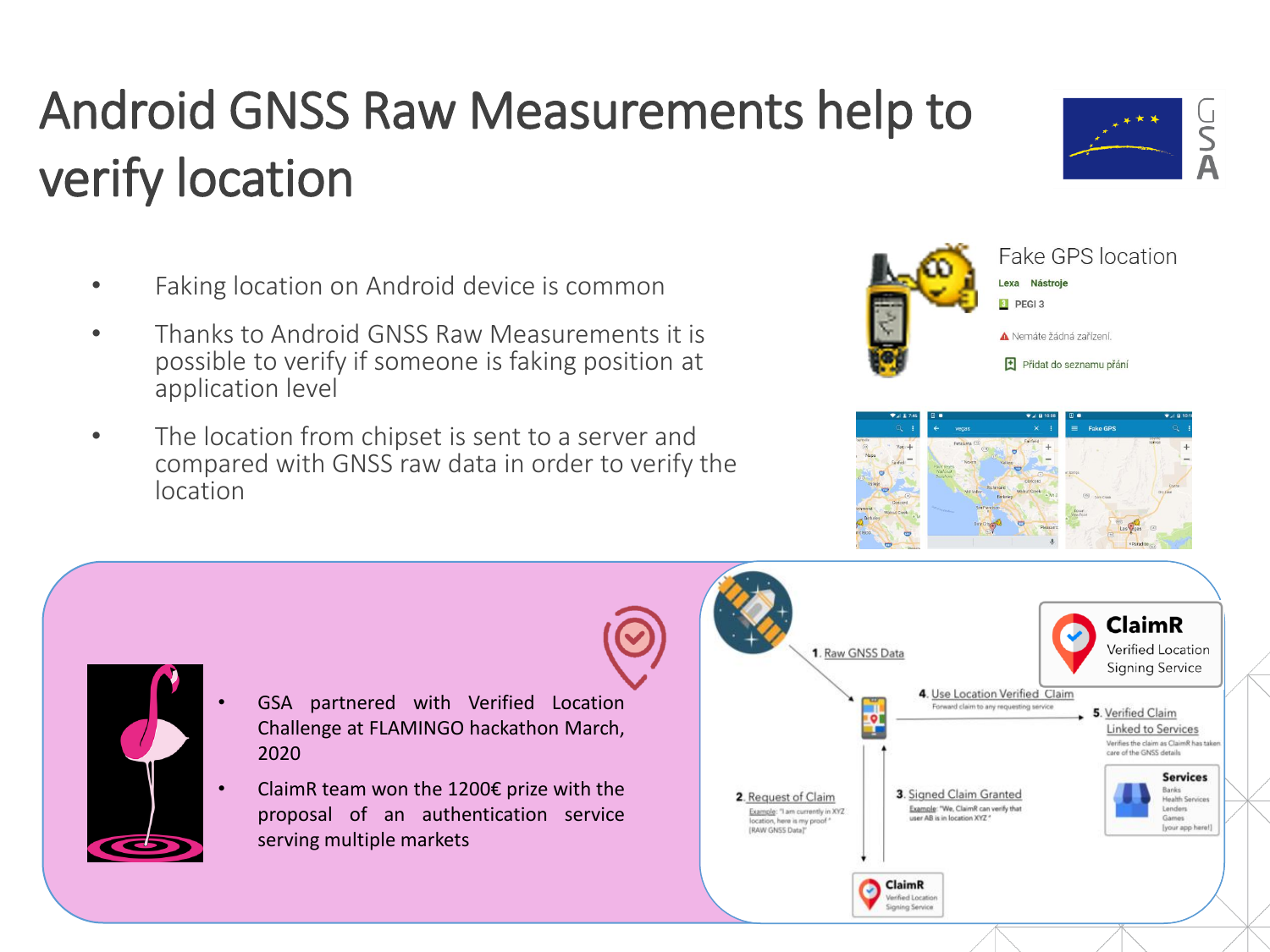## MyGalileo drone competition to support start-ups around Europe

- For **drone application developers** and service provider entrepreneurs/start ups
- **3 Phases**: Call for Ideas, Development, Finals
	- ‒ Development phase to be evaluated via flight videos
	- ‒ Contribution to provide local/regional flying sites welcome
- **3 Main prizes: 100K€, 50K€, 30K€**
- **Special Prize (30K) on Emergency management:**  applications supporting operations for handling and recovery in health crisis or medical disease cases **MyGalileoDrone**



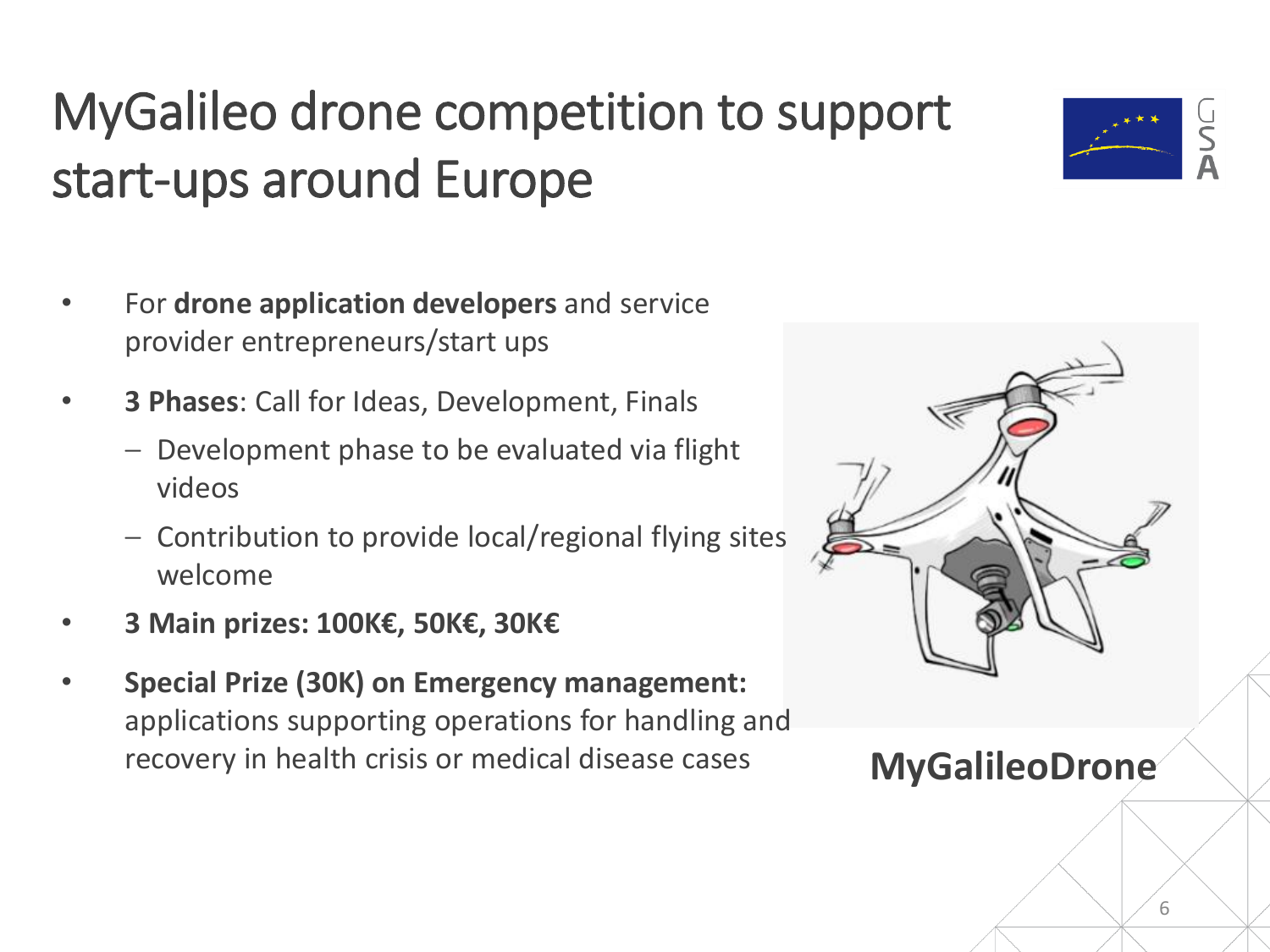# Webinar on Galileo use in Internet of Things coming up in June

- The GSA is going to publish soon a white paper on how GNSS technologies can support the IoT market:
	- ‒ It provides an overview of relevant GNSS technologies for low-power IoT
	- ‒ It highlights Galileo differentiators and benefits
- During the webinar, the role of GNSS and Galileo in IoT solutions will be discussed
- Examples of application from EU funded IoTrelated projects
- Testimonials from manufacturers





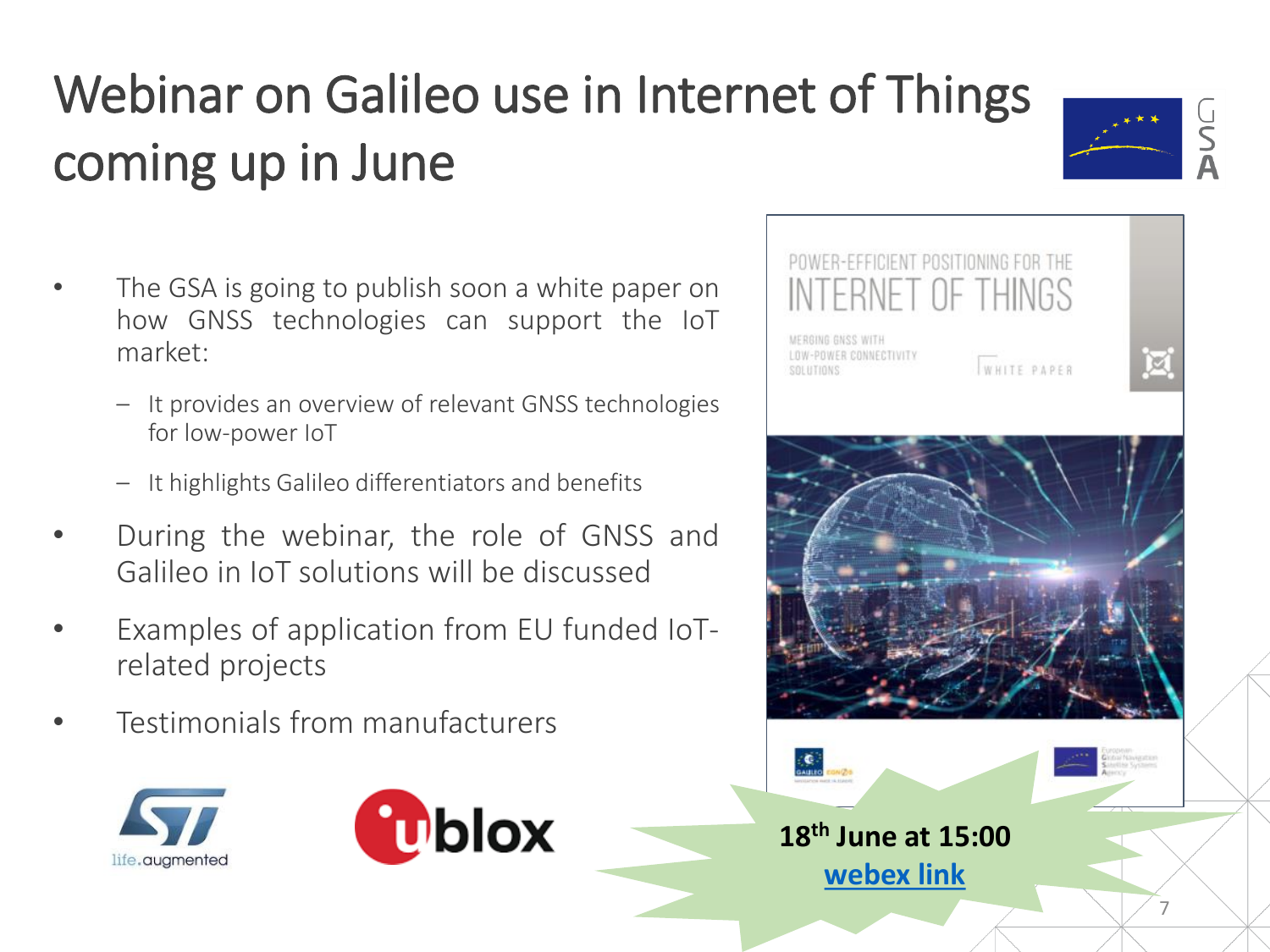

#### Join the #GNSSLive conversation on Twitter!

**Let's make some noise and tweets during these two days:**

- Live tweeting? Use the hashtag **#GNSSLive and/or #UseGalileo**
- Not following us on Twitter yet? Join our community: follow **[@EU\\_GNSS](https://twitter.com/EU_GNSS)**
- Got any GNSS raw measurements questions? Ask us directly on Twitter!
- Tag us, tweet & retweet the #GNSSLive stories & help us spread the word!

And if you're more into Instagram: tag **[@space4eu](https://www.instagram.com/space4eu/)** in your Insta stories!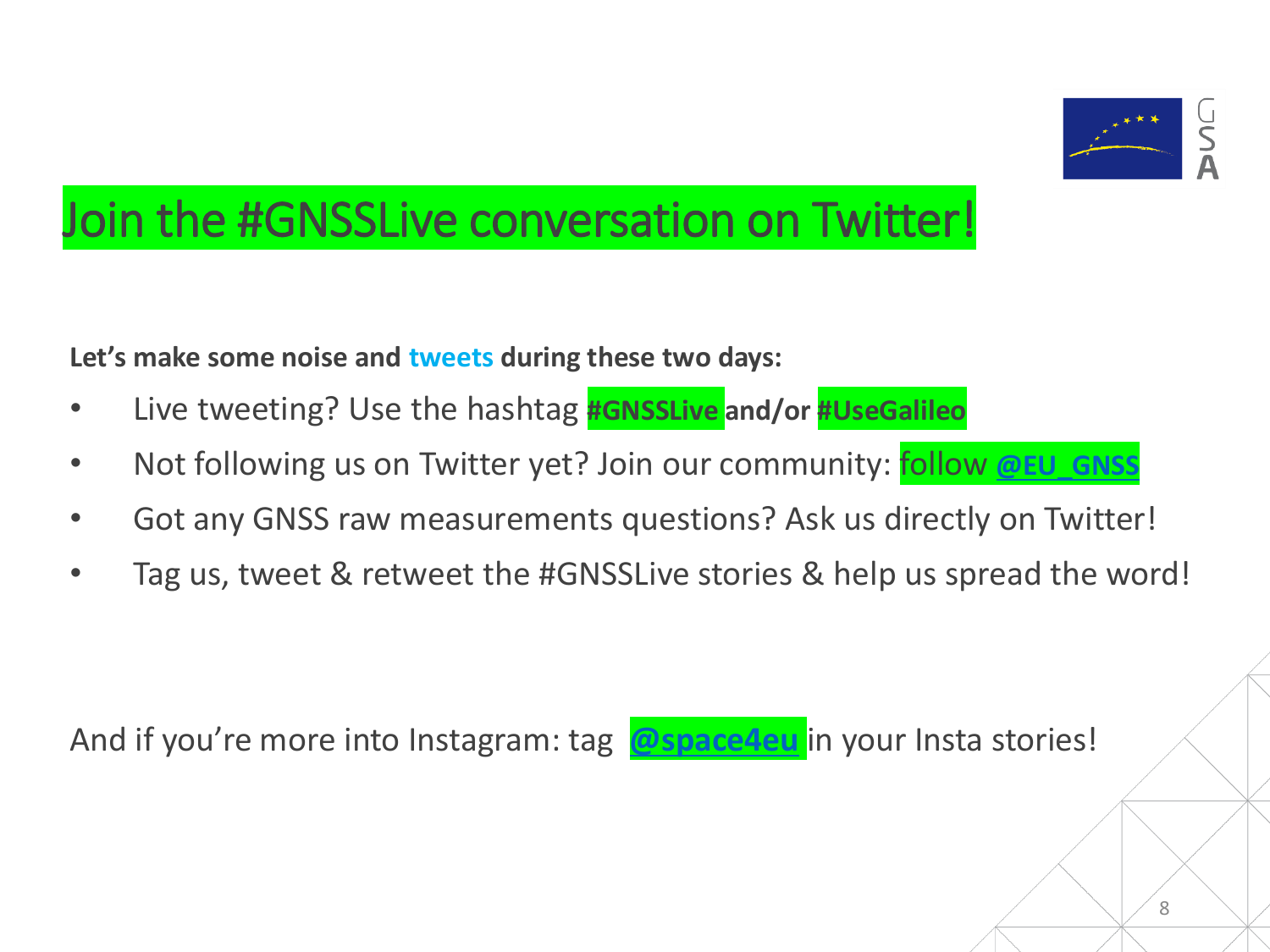

Apply today and help shape the future of satellite navigation!